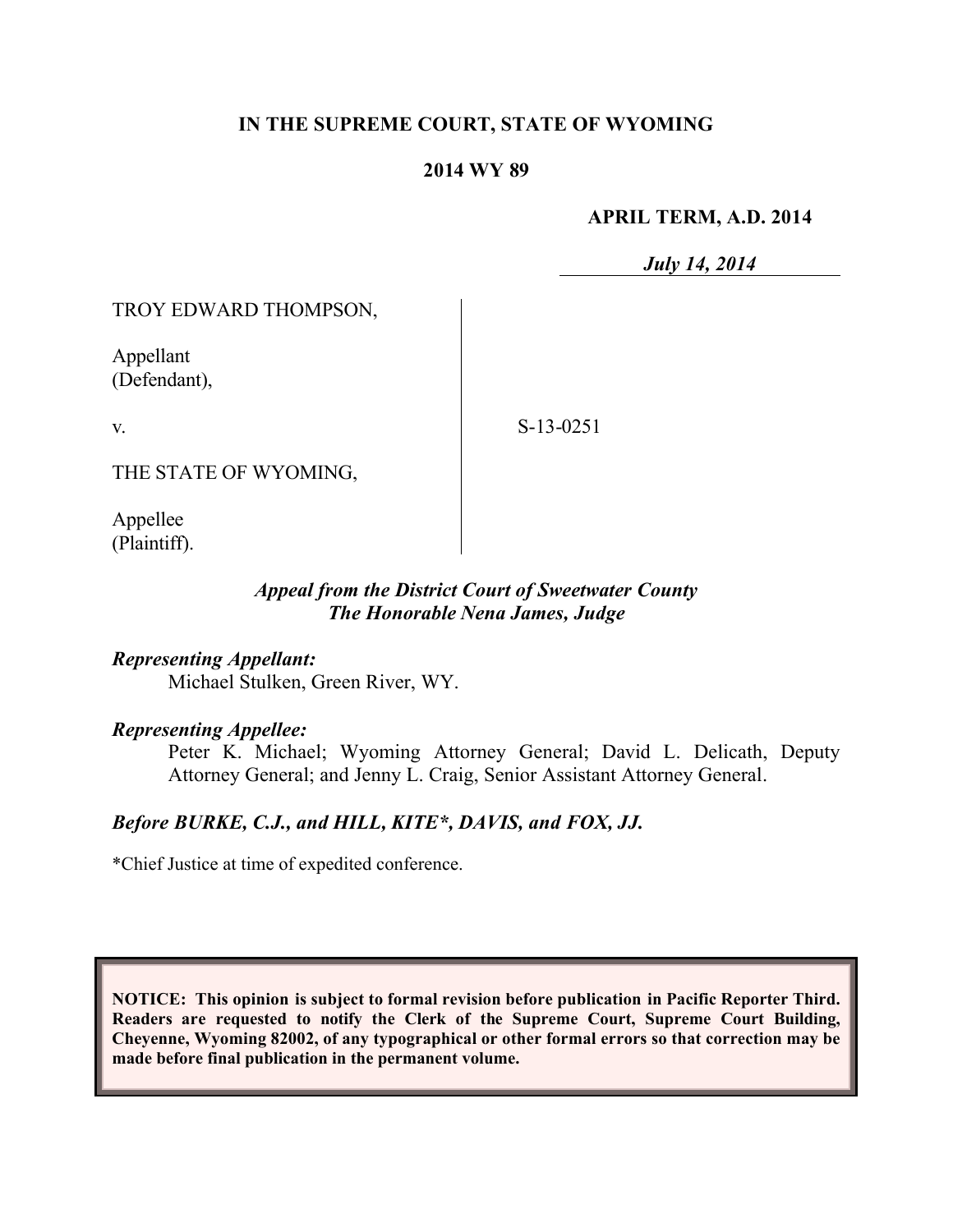#### **HILL,** Justice.

[¶1] After an investigation during which police learned that teacher Troy Thompson allegedly had sexual relations with three students at Rock Springs High School, Thompson was charged with a total of fifteen counts – seven counts of sexual abuse of a minor in the first degree, two counts of sexual abuse of a minor in the second degree, and six counts of sexual abuse of a minor in the third degree. He eventually pleaded guilty to three counts, and the State agreed to dismiss the remaining charges and cap its sentencing recommendation. After a dramatic sentencing hearing where several students, including two of the victims, testified on Thompson's behalf, Thompson was sentenced. On the first count the court sentenced Thompson to not less than 15 years and not more than 25 years. The court imposed two terms of not less than five and not more than eight-year sentences on the remaining two counts with all three sentences to be served concurrent to each other. This appeal followed.

#### **ISSUES**

[¶2] Thompson presents two issues on appeal:

The district court abused its discretion by failing to give consideration to all circumstances presented in [Thompson's] sentencing proceedings.

[Thompson's] procedural due process rights were violated when the district court continued the August 20, 2013 proceedings.

#### **FACTS**

[¶3] Troy Thompson was a band teacher at Rock Springs High School [RSHS] and then at Western Wyoming Community College. In 2012 Rock Springs police learned that Thompson, who was in his late 20's, had sex with at least one of his students at RSHS. An investigation ensued and uncovered that Thompson had engaged in sexual conduct with three of his students. Specifically, during 2008-2009 Thompson engaged in repeated acts of oral sex and vaginal sex with M.S. who was a high school student aged 14 and then 15 at the time of the offense. Then, in late 2009 or early 2010 Thompson also engaged in sexual conduct, though no intercourse, with A.C., another RSHS student who was then 16 years old. At the end of the school year in 2010 Thompson was fired from his position as a high school band teacher because he was unable to follow school protocol regarding student relationships. That same summer Thompson began communicating with C.L., one of his previous students at RSHS. During the fall of 2011 and the winter of 2012 Thompson and C.L. began having sexual intercourse regularly.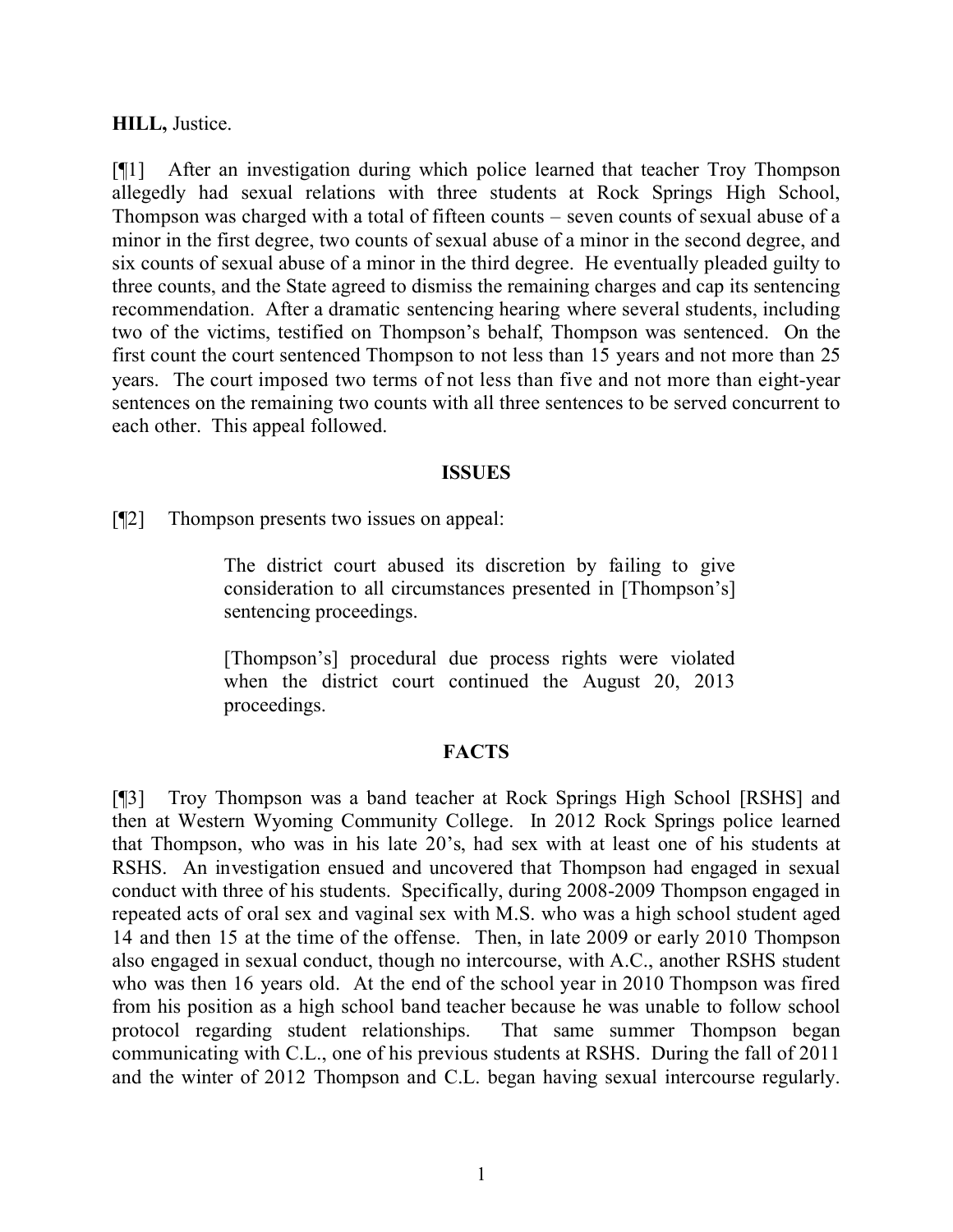C.L. was 17 at the inception of this relationship. Investigators also learned that C.L. became pregnant with Thompson's child.<sup>1</sup>

[¶4] As a result of the investigation's findings, the State charged Thompson with seven counts of sexual abuse of a minor in the first degree, two counts of sexual abuse of a minor in the second degree, and six counts of sexual abuse of a minor in the third degree.

[¶5] A plea deal was reached wherein Thompson was to plead guilty to one count of sexual abuse of a minor in the first degree for one victim and two counts of sexual abuse of a minor in the third degree for the remaining victims. In exchange, the State would dismiss the remaining charges and cap its sentencing recommendation at 15 to 25 years.

[¶6] Two of the three victims testified at a sentencing hearing on Thompson's behalf. Both admitted that the sexual activity was consensual and that they did not want Thompson to go to prison. One of the victims, C.L., testified as to the strength of her attachment to Thompson and went so far as to say that her only regret was speaking with law enforcement officers, whom she identified as the sole source of her victimization.

[¶7] After hearing testimony, the district court recessed for personal reasons and Thompson did not object. Court reconvened the following day. C.L.'s parents testified about the damage done to their daughter, with C.L.'s mother specifically stating at the end of her testimony that Thompson had "ruined [her] daughter." C.L.'s father echoed her mother's sentiments, stating that she would be scarred the rest of her life and asked the court to sentence Thompson with the maximum penalty available.

[¶8] Before sentencing, Thompson spoke on his own behalf. The district court then went on the record and spoke about the case and the parties involved. The court dismissed the victims' claims that they were not victims, and stated that "… the law has declared that this type of conduct is wrong …" The court observed, "I think the scariest thing of all of this is that [the victims] do not think that they are victims …"

[¶9] After further reflection and lengthy explanation on the record, the court sentenced Thompson to serve a 15 to 25-year sentence for one count of sexual abuse of a minor in the first degree, to be served concurrently with two terms of five to eight years for the two counts of sexual abuse of a minor in the third degree, each to be served concurrently as well. This appeal followed.

## **DISCUSSION**

[¶10] Thompson first argues that the district court abused its discretion by failing to consider mitigating evidence during sentencing. More specifically, Thompson complains

  $<sup>1</sup>$  C.L.'s parents adopted her child.</sup>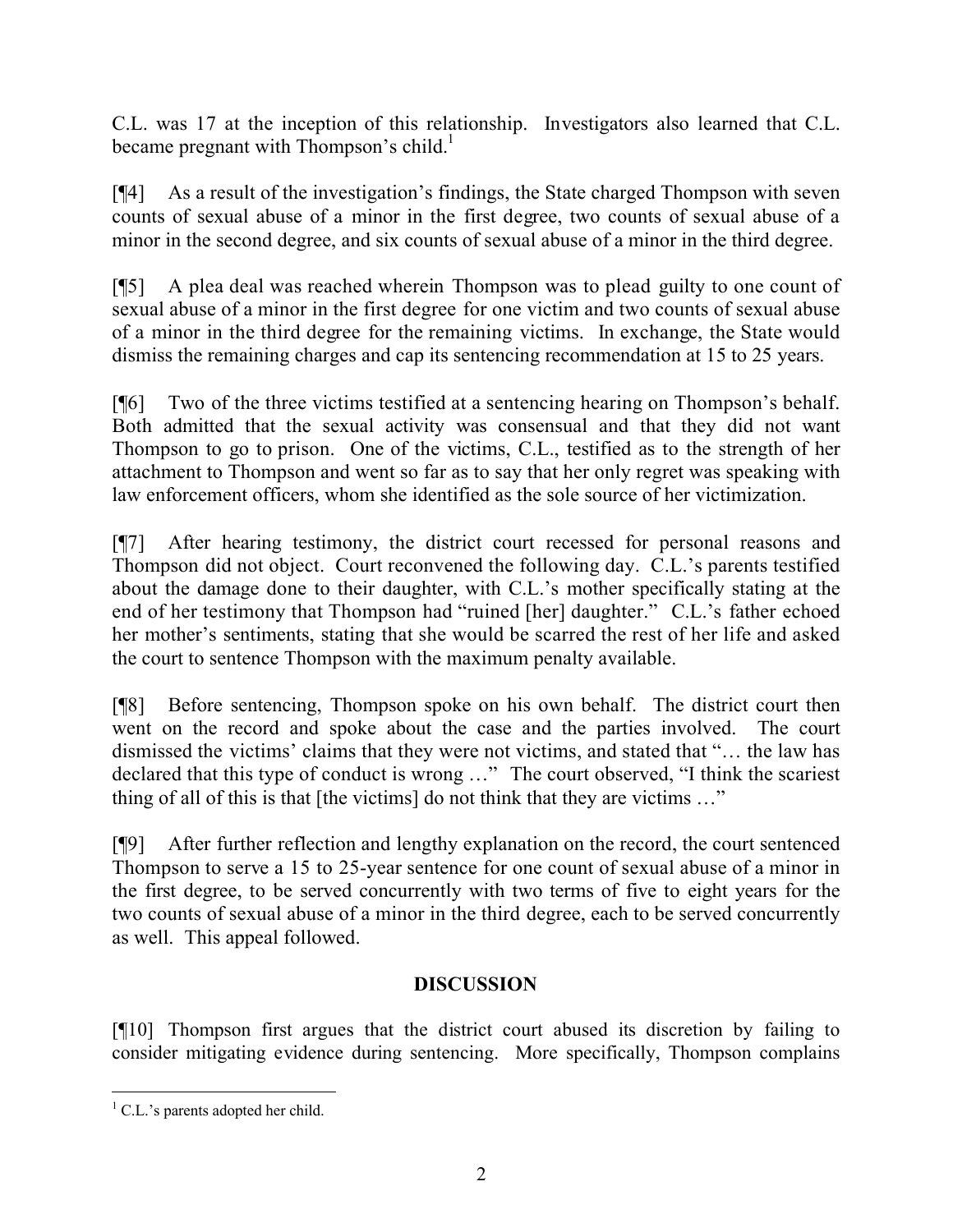that the judge did not adequately consider the victims' statements, one victim's mother's statement, and the statement from Thompson himself when it sentenced him. Relying upon Wyoming's "Victim Bill of Rights" (Wyo. Stat. Ann. § 1-40-201 *et. seq*. (LexisNexis 2013)) and Wyoming statutes governing victim impact statements (Wyo. Stat. Ann. § 7-21-101 *et seq*. (LexisNexis 2013)), Thompson argues that the victims' statements in this case must be given special status and must be considered by a district court when determining the harm done by an offender. The State responds that the district court properly exercised its discretion and considered the evidence here as aggravating. Although the district court did not view the evidence as Thompson would have liked, the State points out that does not necessarily mean the evidence was not considered.

[¶11] We review sentencing decisions for an abuse of discretion. *Magnus v. State,* 2013 WY 13, ¶ 24, 293 P.3d 459, 467-468 (Wyo. 2013) (citation omitted).

> A sentence will not be disturbed because of sentencing procedures unless the defendant can show an abuse of discretion, procedural conduct prejudicial to him, circumstances which manifest inherent unfairness and injustice, or conduct which offends the public sense of fair play. An error warrants reversal only when it is prejudicial and it affects an appellant's substantial rights. The party who is appealing bears the burden to establish that an error was prejudicial.

[¶12] "Our precedent illustrates that a sentencing court may consider a wide range of factors about the defendant and the crime when imposing sentence." *Magnus,* ¶ 25, 293 P.3d at 468. This wide range includes victim impact statements, PSI's and other factors relating to the defendant and his crimes in imposing an appropriate sentence within the statutory range. The defendant's character can also be considered in sentencing. *Id.*  When considering a defendant's character, courts may consider a defendant's cooperation with the authorities and remorse for his actions when imposing sentence. *Id*. In the imposition of a criminal sentence, a court should give consideration to all circumstances, aggravating as well as mitigating. *Cavanagh v. State,* 505 P.2d 311, 312 (Wyo. 1973). Although a district court must consider all of the factors presented during the proceedings, it is not required to base its decision upon any one factor. *Thomas v. State,* 2009 WY 92, ¶ 12, 211 P.3d 509, 513 (Wyo. 2009).

[¶13] In this case, there is no error in sentencing. The district court heard testimony from two of Thompson's victims on his behalf. They did not consider themselves victims, however. Thompson thus characterizes their testimony as mitigating and argues that the district court did not properly consider it when sentencing him. However, the court did address the victim's statements during sentencing: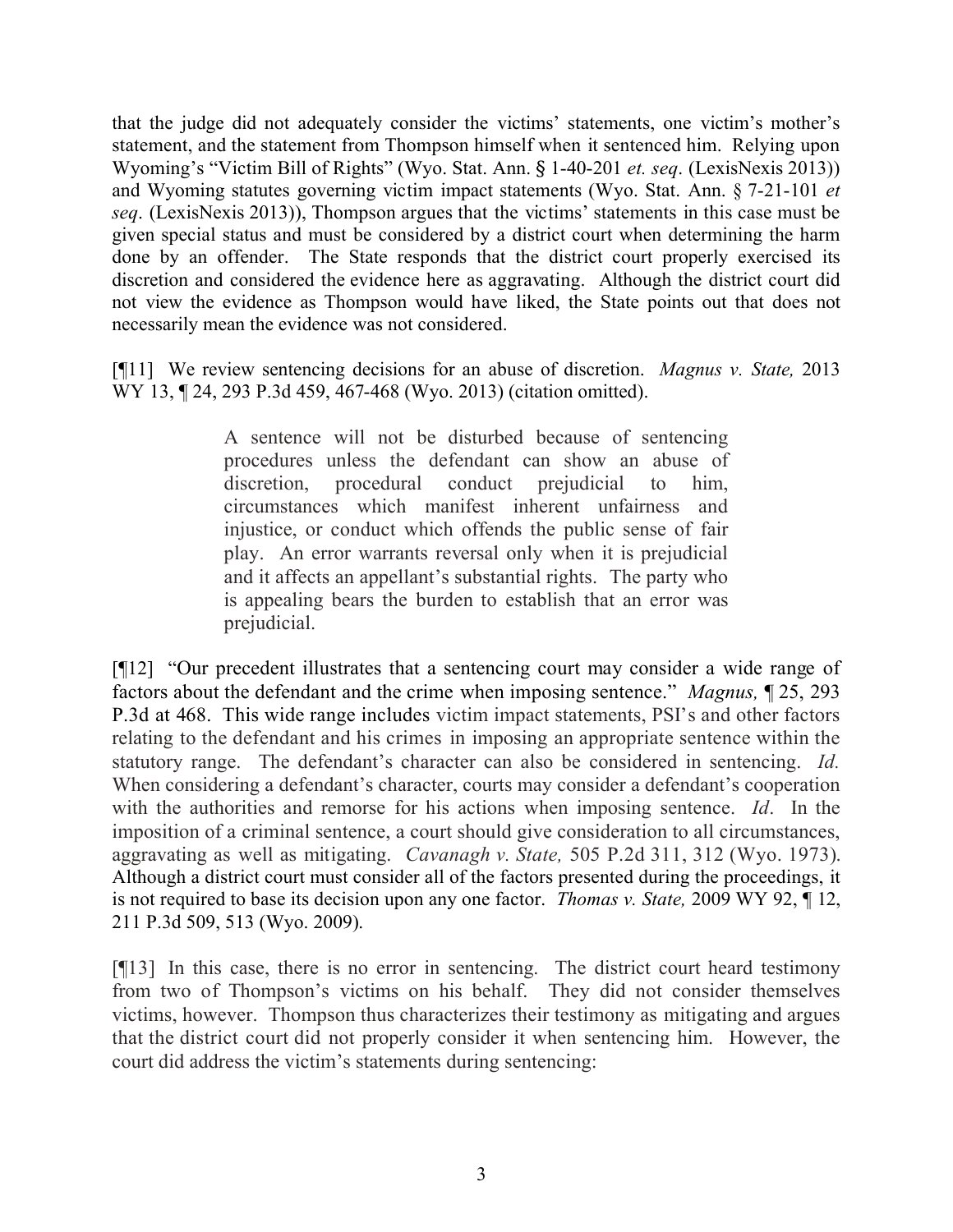[T]he law has declared that this type of conduct is wrong and a person in their situation don't get to decide whether they are victims. They don't get to decide whether this man has a prison sentence or probation.

In fact, the court *did* consider the victims' statements, but considered the statements as aggravating rather than mitigating. Although Thompson disagrees, we conclude that the record is clear.

[¶14] Thompson's citation to the Wyoming statutes "Victim's Bill of Rights" in support of his argument is also misplaced. The "Victim's Bill of Rights" requires that victims of criminals be treated with respect and mandates that they be given an opportunity to participate in criminal proceedings, including testifying during sentencing. Wyo. Stat. Ann. § 1-40-203 (LexisNexis 2013). That two of Thompson's victims testified on his behalf does not qualify their testimony as more credible, or warranting special status more so than his victim that did not testify. We conclude the district court properly exercised its discretion in sentencing Thompson.

[¶15] Thompson next argues that his due process rights were violated when the district court recessed his sentencing hearing and continued it to the next day. Thompson argues that the extra time allowed C.L.'s parents, specifically, to prepare and present "inappropriate" victim impact statements.

[¶16] As the State suggests, because this issue was not raised in the district court, we will consider this issue under the plain error doctrine. That doctrine provides:

> In order to establish plain error, the defendant must show that the record patently demonstrates the district court transgressed a clear and unequivocal rule of law and such violation adversely affected his substantial right.

*Faubion v. State*, 2010 WY 79, ¶ 21, 233 P.3d 926, 932 (Wyo. 2010).

[¶17] Under the standard of review we do not find Thompson's argument persuasive. Undeniably, the district court recessed proceedings for less than 24 hours to attend to a dental emergency. Nevertheless Thompson cannot demonstrate a violation of a clear and unequivocal rule of law under the imposed plain error standard.

[¶18] Although Thompson cites to cases regarding due process and regarding victim impact statements, he cites to no pertinent authority or rule of law to direct this Court to conclude that any error was committed by the district court. Thus, his argument fails under the plain error standard of review. Certainly, there can be no due process violation when a district court has relied upon accurate information and a defendant had an opportunity to respond to